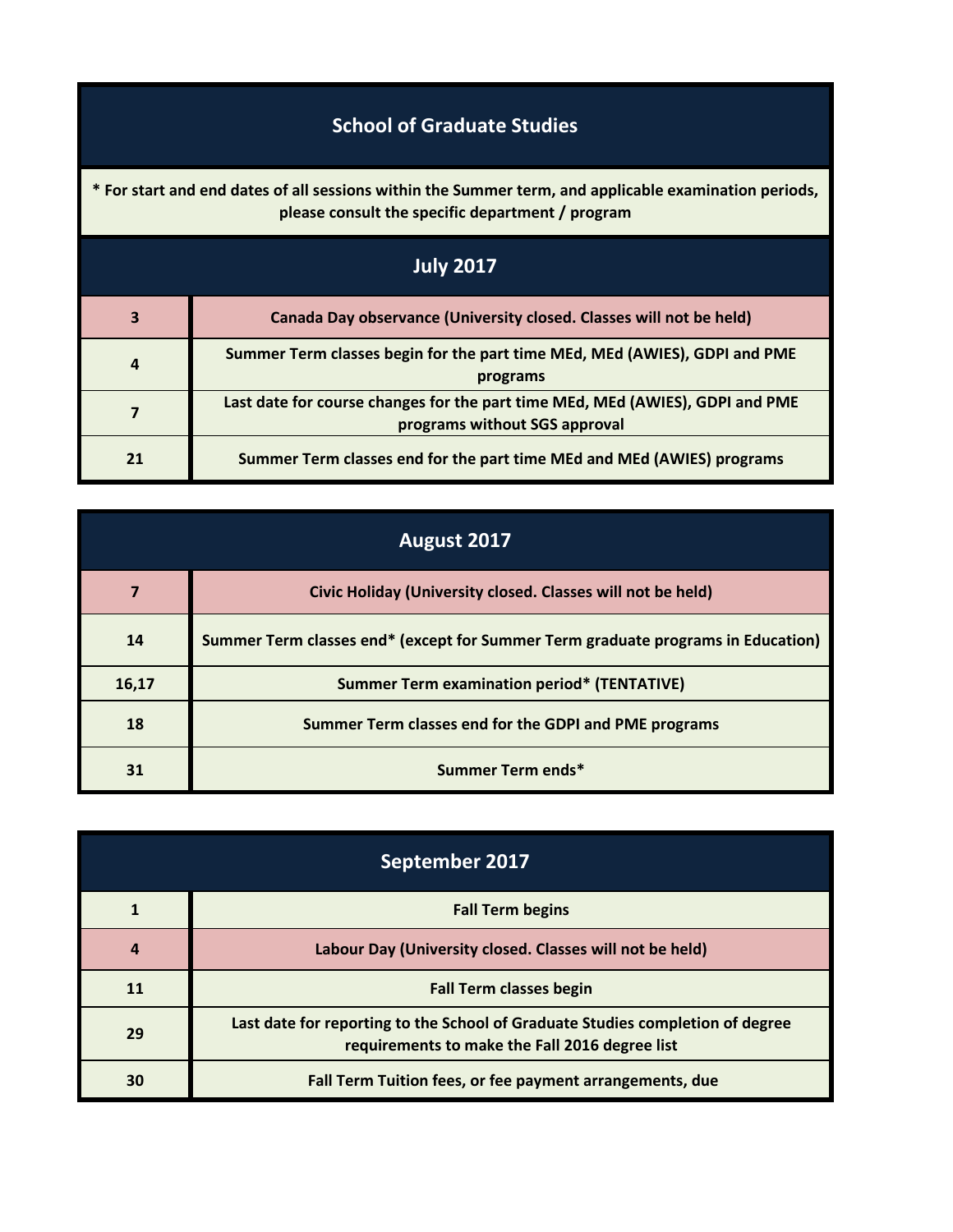| October 2017 |                                                                          |
|--------------|--------------------------------------------------------------------------|
| 6            | Last date for course changes for the Fall 2017 Term without SGS approval |
| 9            | Thanksgiving Day (University closed. Classes will not be held)           |
| 15           | Last date to apply to graduate for Fall 2017 (TENTATIVE)                 |
| 16           | University Day (Classes will be held)                                    |

## **November 2017**

[NOTE: Fall 2017 Convocation dates will be published by the Office of the University Registrar in May 2017.](http://www.queensu.ca/registrar/convocation)  [Fina](http://www.queensu.ca/registrar/convocation)lized dates will be posted here: http://www.queensu.ca/registrar/convocation

| <b>10</b> | Remembrance Day (Classes cancelled 10:30 - 11:30 a.m.) |
|-----------|--------------------------------------------------------|
|-----------|--------------------------------------------------------|

т

| December 2017 |                                                                                                |
|---------------|------------------------------------------------------------------------------------------------|
|               | First date to Apply to Graduate in Spring 2018 (TENTATIVE)                                     |
|               | <b>Fall term classes end</b>                                                                   |
| $2 - 5$       | Fall term pre-examination study period                                                         |
| 6             | Commemoration Day (academics cancelled except for clinical responsibilities and field<br>work) |
| $7 - 21$      | <b>Fall Term examination period (TENTATIVE)</b>                                                |
| 31            | <b>Fall Term ends</b>                                                                          |

| January 2018 |                                                              |
|--------------|--------------------------------------------------------------|
|              | New Year's Day (University closed. All classes cancelled)    |
|              | <b>Winter Term begins</b>                                    |
| 8            | <b>Winter Term classes begin</b>                             |
|              | International Student Orientation for Winter Term admissions |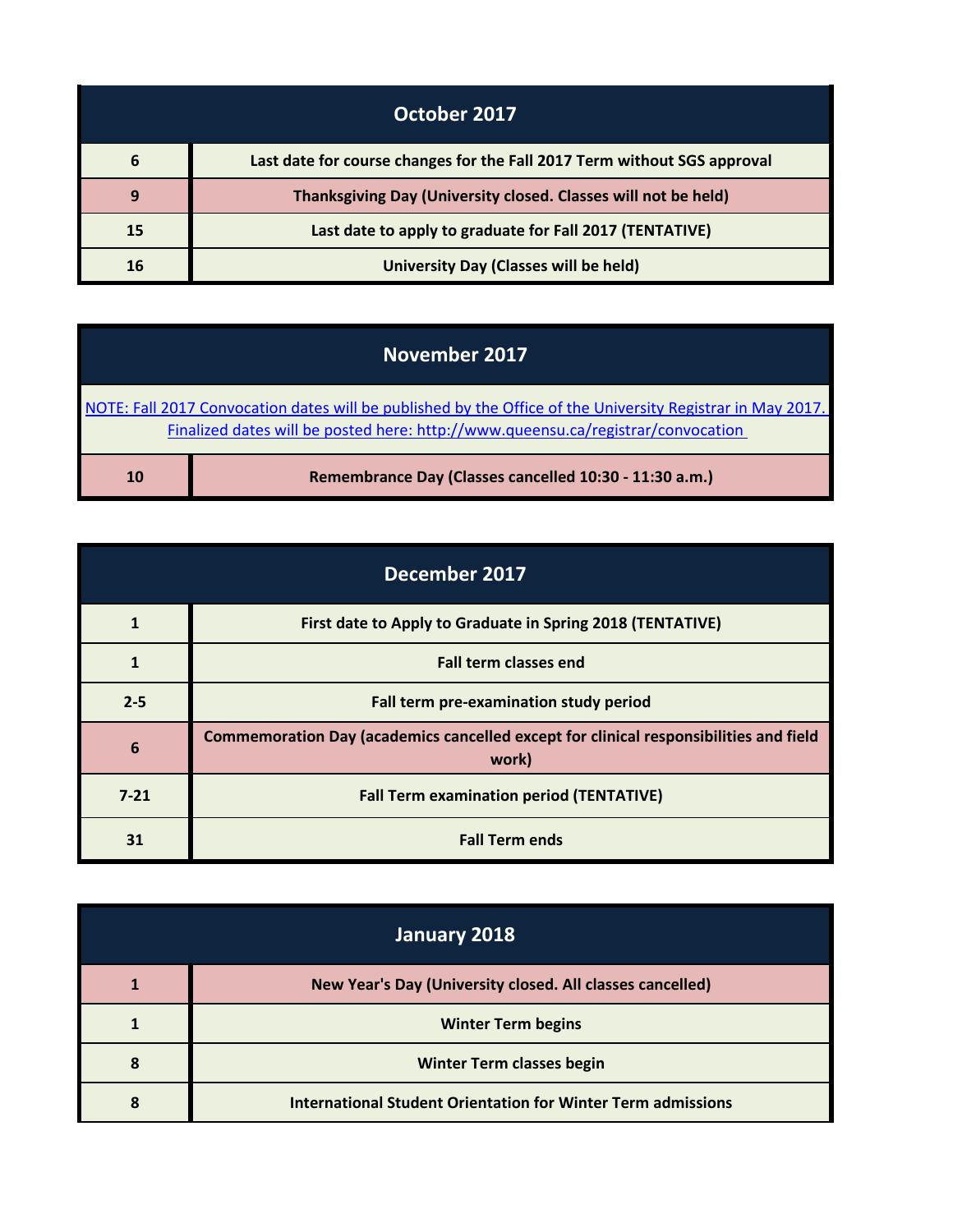| 10 | Winter Term Tuition fees, or fee payment arrangements, due for graduate students |
|----|----------------------------------------------------------------------------------|
| 10 | Last date to drop Fall-Winter (full) courses without SGS approval                |

| <b>February 2018</b> |                                                                   |
|----------------------|-------------------------------------------------------------------|
| 8                    | Last date for course changes for Winter Term without SGS approval |
| 19                   | Family Day (University closed. Classes will not be held)          |
| $20 - 23$            | <b>Reading Week (not applicable to MScOT or MScPT programs)</b>   |

|    | <b>March 2018</b>                                         |
|----|-----------------------------------------------------------|
| 30 | Good Friday (University closed. Classes will not be held) |

| <b>April 2018</b> |                                                                                                                                    |
|-------------------|------------------------------------------------------------------------------------------------------------------------------------|
| 6                 | <b>Winter Term classes end</b>                                                                                                     |
| $7 - 11$          | Winter Term pre-examination study period                                                                                           |
| $12 - 26$         | <b>Winter Term Examinations period (TENTATIVE)</b>                                                                                 |
| 30                | Last date for reporting to the School of Graduate Studies completion of degree<br>requirements to make the Spring 2018 degree list |
| 30                | <b>Winter Term ends</b>                                                                                                            |
| 30                | Last date to apply to graduate in SOLUS in Spring 2018 (TENTATIVE)                                                                 |

| <b>May 2018</b> |                                                                                                                                                               |
|-----------------|---------------------------------------------------------------------------------------------------------------------------------------------------------------|
|                 | NOTE: Spring 2018 Convocation: Dates will be determined in November 2017. Please refer to<br>http://www.queensu.ca/registrar/convocation to view these dates. |
|                 | <b>Summer Term begins*</b>                                                                                                                                    |